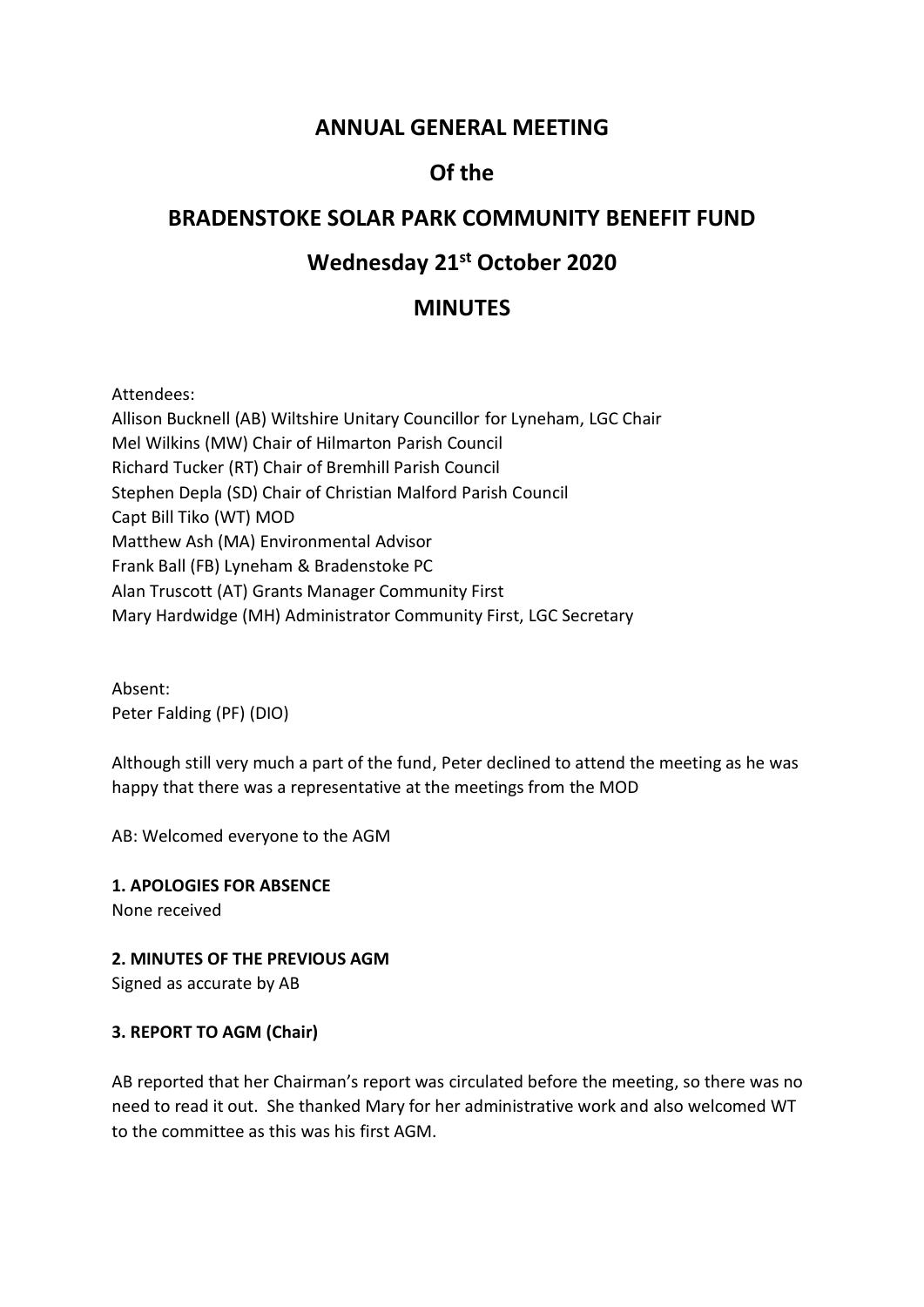## **4. REPORT TO THE AGM (Financial)**

MH had distributed an updated set of financial figures showing the income and expenditure. There showed a balance in the bank of £86,983.38 at the end of the period to 31<sup>st</sup> August 2020.

MH pointed out that the total of uncommitted funds was £16,323.47 at the end of the period ending 31<sup>st</sup> August 2020, but that there has been payments made since then which made the actual balance of funds if all projects were approved and all payments made to date (21.10.2020) of £10,025.06.

### *Action: MH to circulate the updated figures with the minutes*

The Covid-19 Relief funding was discussed. There were 12 groups who took advantage of this and all were extremely grateful. This cost the fund £19,800 (including admin costs of £1,800). It was proposed that if the Covid-19 situation goes on into 2021, that another relief fund be offered at no more than £1,000 per group. This will depend on funds received by the DIO.

### **5. REVIEW OF GRANTS SINCE THE LAST AGM**

MH reported the following:

### **Fund:**

There have been several payments since the papers were prepared plus one withdrawal and so now the fund is down to £10,025.06. This means that further approvals will need to wait until our next round of funding in November/December including Lyneham Village Hall Roof. They are applying for £20,000 (plus £2,000 Admin fee) which would put the fund in deficit. The Hall has been made aware of this. The hall committee are also applying for £25,000 from Crapper and Sons and £10,000 from Hills.

- Christian Malford SID for £1,612.00 which with admin costs would be at a cost to the fund of £1,773.20.
- Christian Malford Recreation Ground are seeking funds for a Solar Clock. They originally asked for £1,000 which is 100% of their total project cost but they are now prepared to put in 25% themselves so with the admin costs would be at a cost to the fund of £825.00.
- Bremhill Village Hall have just put in an EOI for air source heating. They are applying for £3,500.00. With admin costs that will be £3,850.00.
- New Tytheron Village Hall have only just (today) applied for £10,000 for their new build. They are hoping to apply to Crapper & Sons and Hills Waste.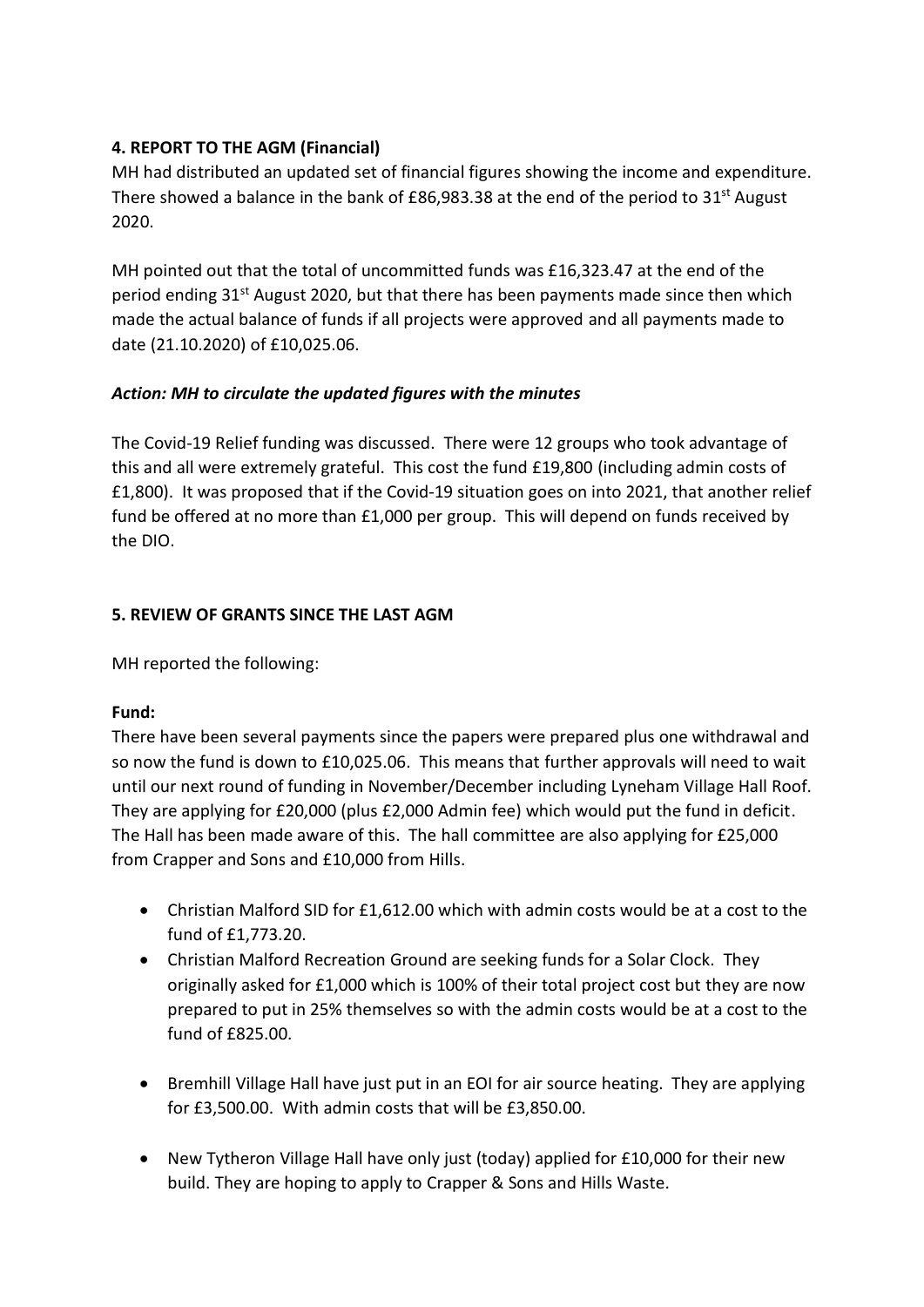With those 4 projects this will be a cost of £16,448.20

MH Suggested a halt on any more applications coming in until the next round of funding has been received?

It was decided that no halt should be advertised but all projects coming forward with applications should be told about the funding situation. i.e. they may have to wait for a while.

### **6. VOTING: LOCAL GRANT FUND COMMITTEE MEMBERS**

All posts were re-elected except for Timothy Bowhay who has now moved posts within the MOD. Capt. William (Bill) Tiko was elected to take his place representing the MOD.

The new committee consists of:

Allison Bucknell – Chair Mel Wilkins – Cheque Signatory – Hilmarton PC Stephen Depla – Treasurer - Christian Malford PC Matthew Ash – Environmental Advisor William Tiko – MOD Lyneham Richard Tucker – Bremhill PC Frank Ball – Lyneham & Bradenstoke PC

### **7. ELECTION OF CHAIR, TREASURER AND SECRETARY**

All posts were reelected on block:

Allison Bucknell – Chair Stephen Depla – Treasurer Mary Hardwidge - Secretary

#### **8. VISITS TO PROJECTS ON COMPLETION**

SD remarked that currently projects are not visited on completion and he feels this should be adopted as part of the process. It was suggested that each committee member visits their own local projects on completion. MH offered to take on the visit, if that particular committee member was unavailable.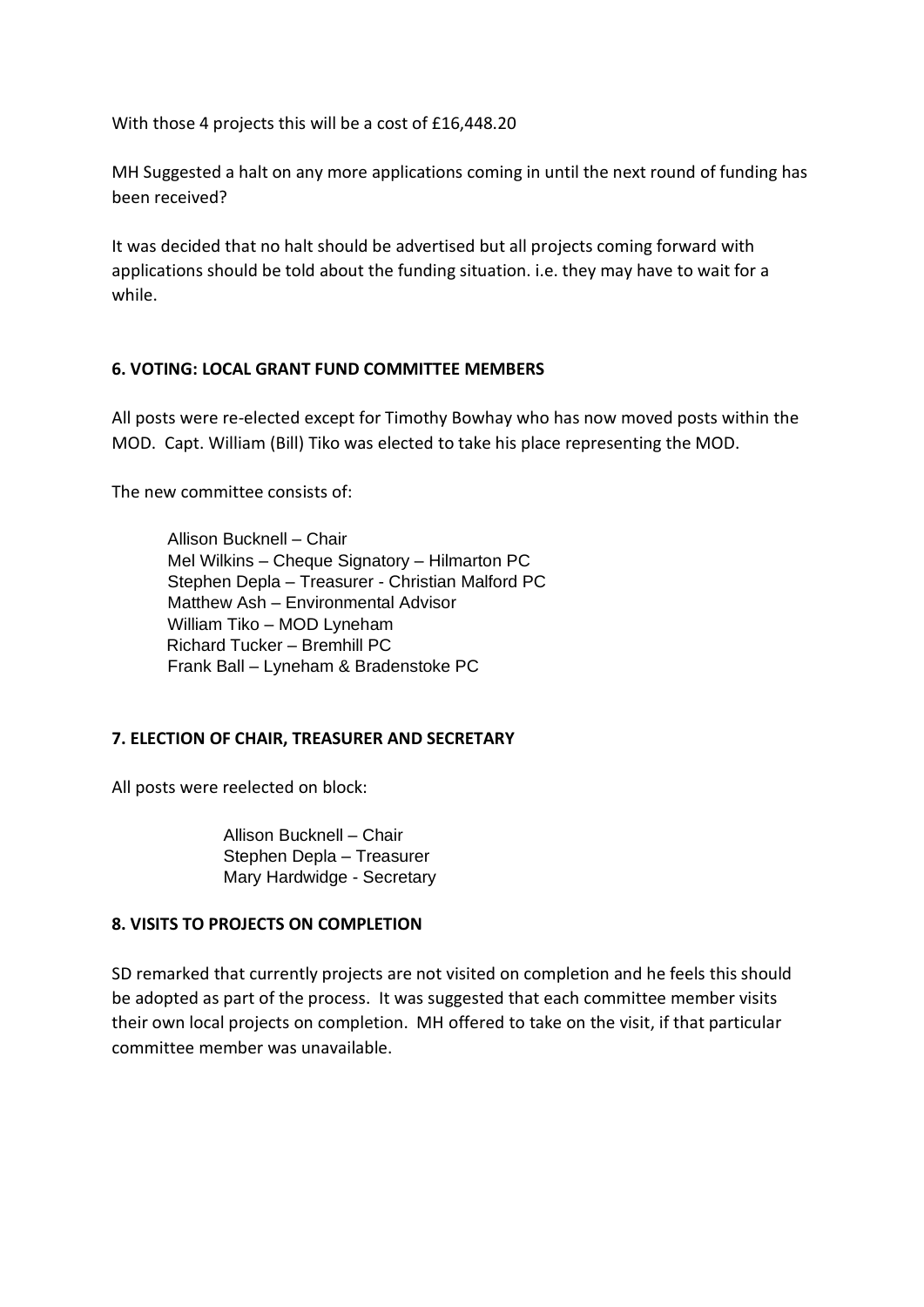#### **9. ANY OTHER BUSINESS**

MH reported that she had completed a project monitoring exercise of all projects approved before 1<sup>st</sup> January 2020 which were not yet completed. The results are below:

#### **Projects not yet completed which were awarded before 2020:**

1. Project: Lyneham Primary School – 20 Description: Forest School Base Camp Award Amount: £8,150.00 Date of Offer: 02.05.19 Contact: Bonnie Maslin

Emailed for update on 14.10.20

Outcome: 14.10.20 replied. Sent photos and the promise of evidence for payment and closure of project asap.16.10.20 project paid - closed

2. Project: Foxham Reading Rooms – 26 Description: Structural repairs Award Amount: £5,000.00 Date of Offer: 07.11.19 Contact: Martin Nye

Emailed for update on 14.10.20

Outcome: No reply

3. Project: Bremhill St Martin's Church – 30 Description: North Wall Project Award Amount: £10,000.00 Date of Offer: 09.12.19 Contact: David Stevens

Emailed for update on 14.10.20

Outcome: 14.10.20 replied - the roof aspect of the project is almost complete. They have to apply the Smart Water and take the scaffolding down.